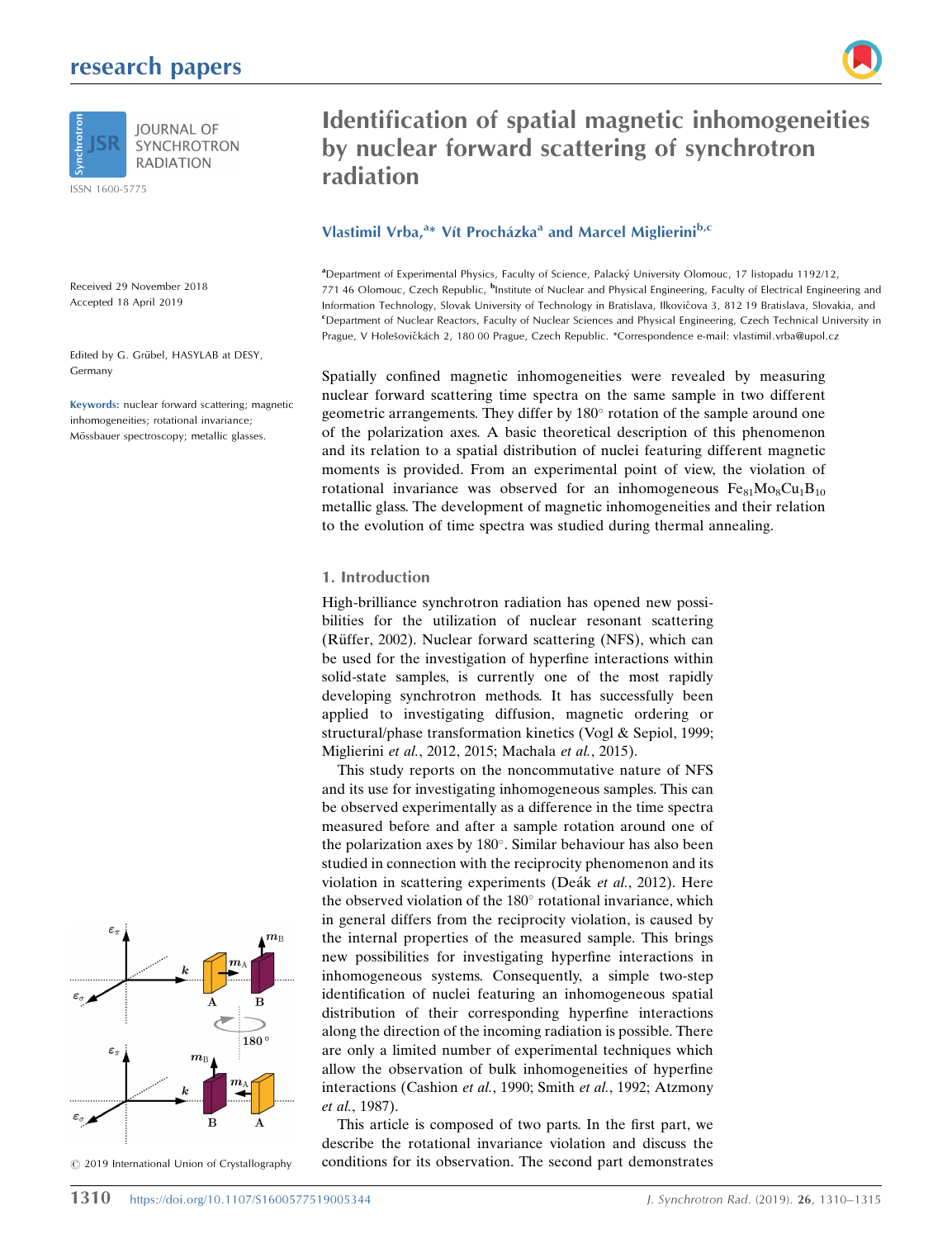the feasibility of this approach applied to iron-based amorphous and nanocrystalline alloys, where information on the inhomogeneity and its evolution with time during isothermal annealing could be achieved solely from two independent NFS experiments.

#### 2. Rotational invariance violation by inhomogeneous distribution of hyperfine fields

#### 2.1. Theoretical treatment

Scattering from a macroscopic system of thickness d and resonant nuclei density  $\rho$  can be described by an energydependent  $2 \times 2$  scattering matrix (Röhlsberger, 2004; L'Abbé et al., 2001),

$$
T = \exp\left(\frac{i 2\pi \rho N d}{k}\right),\tag{1}
$$

with  $k$  being the radiation wavenumber and  $N$  the scattering length, which depends on the multipolarity of the Mössbauer transition.

For  ${}^{57}$ Fe with a magnetic dipole (M1) transition (Sturhahn & Gerdau, 1994), the scattering length matrix elements are given by the formula

$$
N_{\mu\nu} = \frac{4\pi}{k} \sum_{M'=-1}^{1} \sum_{M=-1}^{1} \left[ \boldsymbol{\varepsilon}_{\nu}^{*} \cdot \mathbf{Y}_{M'} \right] \left[ \mathbf{Y}_{M}^{*} \cdot \boldsymbol{\varepsilon}_{\mu} \right] F_{M'M}, \qquad (2)
$$

where  $Y_M$  are vector spherical harmonics corresponding to the  $M1$  transition and which depend on the radiation wavevector **k** direction, and  $\mu$  and  $\nu$  are index parameters of the matrix elements in the chosen polarization  $\epsilon_{\mu,\nu}$  basis. The energydependent functions  $F_{M'M}$  contain information on the hyperfine interactions described by a set of parameters including the hyperfine magnetic field and the electric-field gradient tensor and their orientations.

The resulting spectra that correspond to the scattered radiation intensity can be fully described by the scattering matrix elements. The scattered radiation can be evaluated in the energy or time domain. The transition from the energy to the time domain, which corresponds to NFS, is achieved via a Fourier transform. The problem is often treated using a linear polarization basis  $(\boldsymbol{\varepsilon}_{\alpha}, \boldsymbol{\varepsilon}_{\alpha})$ , where  $\boldsymbol{\varepsilon}_{\alpha}$  lies in the plane of the accelerator storage ring and  $\boldsymbol{\varepsilon}_{\pi}$  is perpendicular to this plane.

The scattering length (2) corresponds to a given nuclear site (local environment of nuclei). In the case of multiple nuclear sites, e.g. non-equivalent crystal sublattices, homogeneously distributed in the system,  $N$  can be taken as the sum of the scattering lengths  $N_i$  of the individual sites

$$
N = \sum_{i=1}^{n} w_i N_i,
$$
\n(3)

where each scattering length depends on an individual set of hyperfine parameters including the corresponding relative weights  $w_i$  ( $\sum_{i=1}^{n} w_i = 1$ ). From the rotational properties of polarization and spherical harmonics vectors, one can find that 180° rotation of such a homogeneous system around one of



A schematic illustration of a scattering system which consists of  $n$  layers described by partial scattering matrices  $T_i$ . The wave transmitted through the *j*th layer described by  $T_i$  is the incoming wave for the following layer described by  $T_{i+1}$  (i.e. out<sub>i</sub> = in<sub>i+1</sub>) and in general differs from in<sub>i</sub>.

the polarization axes, defined by the vectors  $\boldsymbol{\varepsilon}_{\sigma}$  and  $\boldsymbol{\varepsilon}_{\pi}$ , does not affect the intensity of the transmitted radiation.

Rotational invariance violation for nuclear sites inhomogeneously distributed along the k direction can be demonstrated on a multilayered system where each layer contains different homogeneously distributed sites described by  $N_i$  and  $T_i$ . The radiation transmitted through the previous layer can then be treated as incident radiation for the next layer. Therefore, the total scattering matrix  $T$  is given by a multiplication of matrices  $T_i$  (Fig. 1).

For the simple case of two layers, T reduces to

$$
T = T_2 T_1 = \exp\left(\frac{i 2\pi \rho_2 N_2 d_2}{k}\right) \exp\left(\frac{i 2\pi \rho_1 N_1 d_1}{k}\right).
$$
 (4)

When  $N_1$  and  $N_2$  commute, their exponentials commute too, and so  $T_2T_1 = T_1T_2$ . In such a case the scattering is not influenced by the order of the layers, i.e. whether the incident radiation hits layer 1 first and then layer 2 or vice versa. Moreover, the commutativity also ensures that when the system is rotated by  $180^\circ$  around one of the polarization axes, the corresponding scattering matrix  $T^{\text{rot}} = (T_2 T_1)^{\text{rot}}$  differs from T only in the signs of its off-diagonal matrix elements. Assuming linearly polarized (or unpolarized) incident radiation, this does not affect the resulting intensity. Consequently, the system behaves as homogeneous and the scattered radiation intensity is the same for both sample orientations. However, in the general case the commutativity is not satisfied and therefore a difference in the scattered intensities may be observed. In other words, noncommutativity of the scattering lengths  $N_i$  is a necessary condition for rotational invariance violation.

The noncommutativity condition brings an important physical requirement for the scattering system. Differences in the time spectra can be observed only when the system exhibits a preferential orientation of electric and/or magnetic fields, i.e. texture (Pfannes & Fischer, 1977; Greneche & Varret, 1982). In all other cases the scattering matrix reduces to a unit matrix multiplied by a constant and the commutativity is satisfied.

Now let us discuss an example of a two-layered system with specific orientations of the magnetic fields. Inhomogeneities in the sample may occur because of: (i) different directions of hyperfine magnetic fields in different layers, (ii) different magnitudes of these fields, and (iii) both effects (i) and (ii). Although case (iii) is the most general one, in the following we shall treat case (i) for simplicity.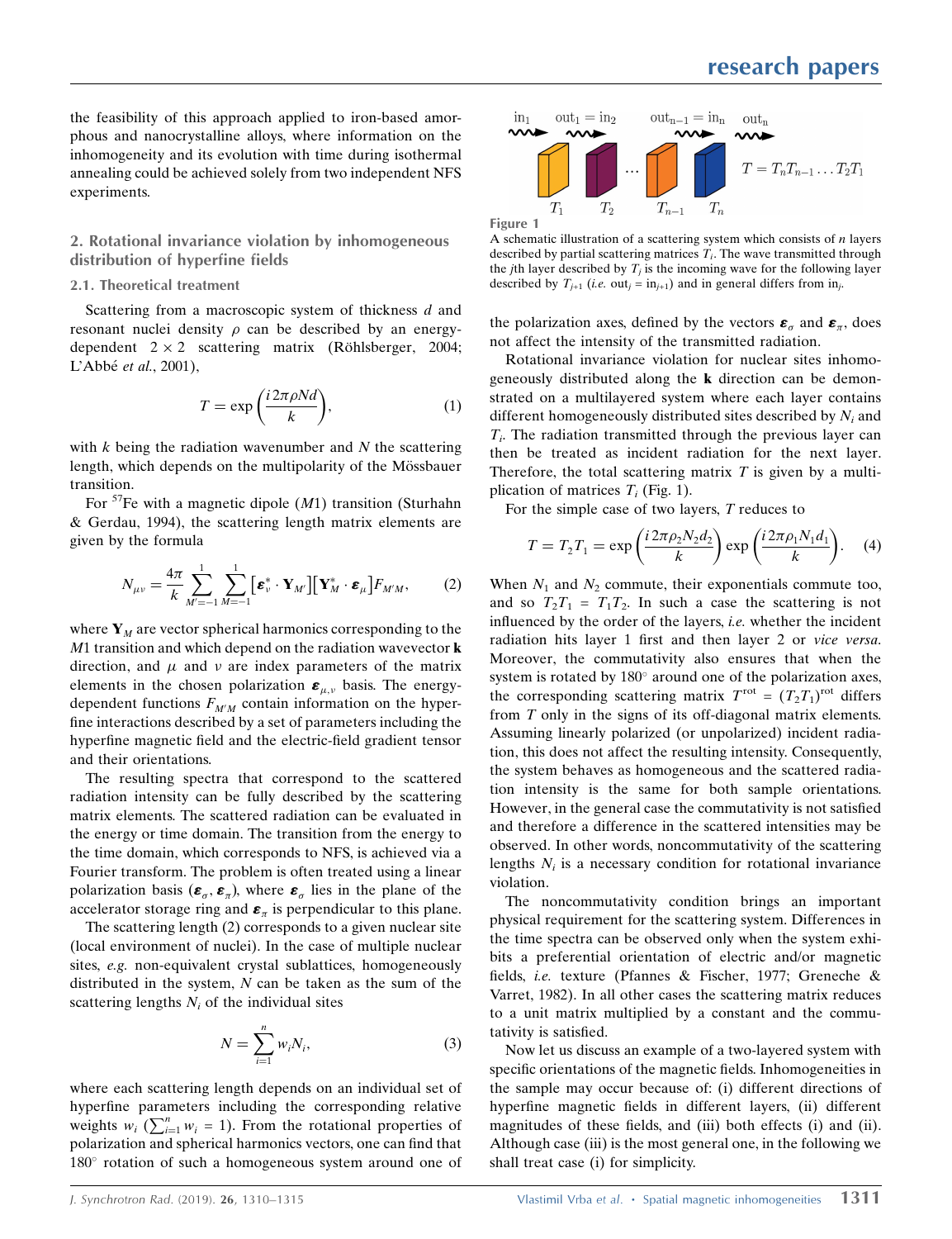Rotation of the system is shown in Fig. 2. Both layers denoted  $\vec{A}$  and  $\vec{B}$  are of the same thickness and density of resonant nuclei. They differ only in the directions of their hyperfine magnetic fields, given by the unit vectors  $\mathbf{m}_A$  and  $\mathbf{m}_B$ . The scattering lengths  $N_A$  and  $N_B$  before rotation [Fig. 2(a)] are given as (Hannon & Trammell, 1999; Röhlsberger, 2004)

$$
N_A = \frac{3}{16\pi} \begin{pmatrix} F_{+1} + F_{-1} & -i(F_{+1} - F_{-1}) \\ i(F_{+1} - F_{-1}) & F_{+1} + F_{-1} \end{pmatrix},
$$
 (5)

$$
N_B = \frac{3}{16\pi} \begin{pmatrix} 2F_0 & 0\\ 0 & F_{+1} + F_{-1} \end{pmatrix}.
$$
 (6)

The energy-dependent functions  $F_M$ , where  $M = -1, 0, 1$ , are given by the formula

$$
F_M = \frac{-2\pi f_{LM}\Gamma}{k(1+\alpha)(2I_g+1)} \sum_{m_g} \frac{C^2(I_g1I_e; m_gM)}{E - \Delta E_{m_g,M} + i\,\Gamma/2},\tag{7}
$$

where  $f_{LM}$  is the Lamb–Mössbauer factor,  $\Gamma$  is the natural line width and  $\alpha$  is the internal conversion coefficient.  $I_{g,e}$  and  $m_g$ are the spin and magnetic quantum numbers, respectively, of nuclei in the ground and excited states. The energy dependence is given as a sum of Lorentzian lines corresponding to six allowed transitions between the ground and excited states with transition energies  $\Delta E_{m_q,M}$ . The amplitudes of the Lorentzian lines depend on the corresponding Clebsch– Gordan coefficients  $C(I_{\rm g}1I_{\rm e}; m_{\rm g}M)$ .

One can find that the matrices  $N_A$  and  $N_B$  do not commute. The noncommutativity is essentially ensured by the offdiagonal elements of  $N_A$ . In general, off-diagonal elements describe the polarization mixing effect (Blume & Kistner, 1968) and so the measured difference is always accompanied by a change in the radiation polarization during scattering (assuming polarized incident radiation).



Figure 2

An example of a two-layered scattering system with layers  $A$  and  $B$ differing in the directions of their hyperfine magnetic fields, which are given by the unit vectors  $\mathbf{m}_A$  and  $\mathbf{m}_B$ . The arrangement shown in panel (b) is obtained from the arrangement in panel  $(a)$  by a 180 $^{\circ}$  rotation of the layers around the  $\epsilon_{\pi}$  axis.

The corresponding scattering matrices are

$$
T_A = \exp\left[i(F_{+1} + F_{-1})Kd\right] \begin{pmatrix} C & S \\ -S & C \end{pmatrix},\tag{8}
$$

$$
T_B = \begin{pmatrix} \exp(i2F_0Kd) & 0\\ 0 & \exp[i(F_{+1} + F_{-1})Kd] \end{pmatrix}, \qquad (9)
$$

where  $C = \cos[(F_{+1} - F_{-1})Kd]$ ,  $S = \sin[(F_{+1} - F_{-1})Kd]$  and  $K = 3\rho/8k$ .

The total scattering matrix after 180 $^{\circ}$  rotation  $T^{\text{rot}}$  can be expressed as

$$
T^{\text{rot}} = (T_B T_A)^{\text{rot}} = T_A^{\text{rot}} T_B^{\text{rot}}.
$$
 (10)

The scattering matrices after rotation,  $T_A^{\text{rot}}$  and  $T_B^{\text{rot}}$ , are equal to the transpose of  $T_A$  and  $T_B$ , respectively. Therefore, the total scattering matrix  $T<sup>rot</sup>$  is different from T and these two matrices are also related by a transpose.

Simulated spectra corresponding to the discussed twolayered system are presented in Fig. 3. The spectra were calculated for fully  $\epsilon_{\alpha}$ -polarized radiation and unpolarized detection. The intensities of the scattered radiation corresponding to the system before and after rotation around the  $\epsilon_{\pi}$  axis are presented in the energy and time domains. Differences between the two geometries are demonstrated for varying total thicknesses ranging from  $0.1$  to  $10 \mu m$ . In addition, a homogeneous mixture of both layers is also shown for





A comparison of simulated energy and time spectra corresponding to three different arrangements of the considered scattering system. The spectra differences increase with increasing total thickness. This is due to the increasing contribution of multiple scattering, where the spatial distribution of the nuclear sites (which is different for the three arrangements) starts to have a more significant impact on the scattering.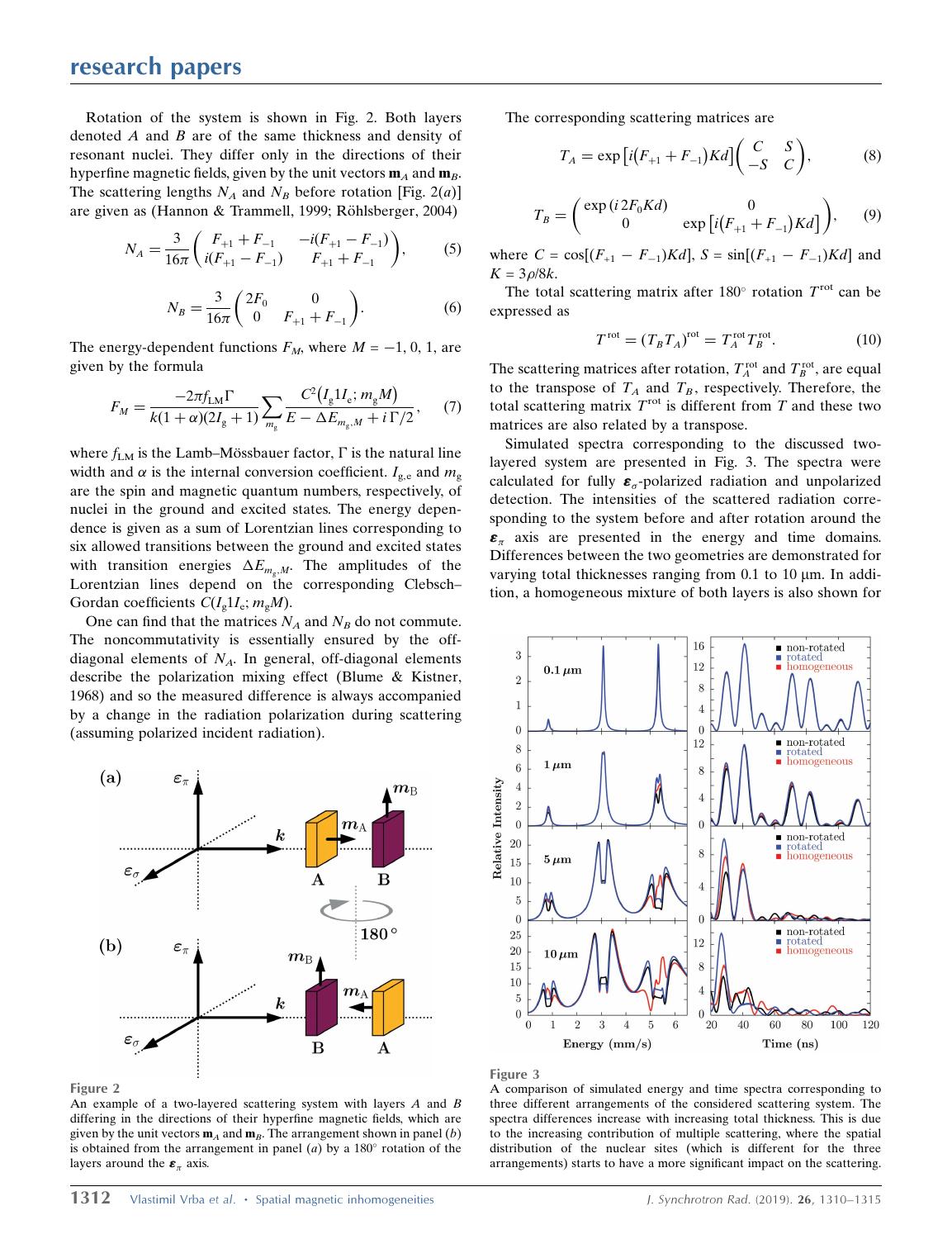comparison. The material parameters of the two layers were selected to match those of  $\alpha$ -Fe (with all iron nuclei in the form of  $57Fe$ ) at room temperature (Bergmann *et al.*, 1994; Preston et al., 1962). The figures clearly demonstrate the development of the studied phenomenon with increasing thickness. For a relatively thin system, all three cases (nonrotated, rotated and a homogeneous mixture of  $A$  and  $B$ ) exhibit almost the same features. As the thickness increases, the differences among the signals become more significant.

The thickness dependence reflects the role of multiple scattering in the 180° rotational invariance violation. The nonzero intensity difference comes from photons scattered in both system layers. It is noteworthy that the resonant absorption and re-emission of photons in only one layer are independent of the spatial distribution of nuclear sites along the k direction and do not reflect its inhomogeneity. If the material thickness is too small, the multiple scattering is suppressed and 'invariant' photon paths prevail. Consequently, the scattering system behaves as homogeneous and no differences among the time spectra are observed.

### 2.2. Experimental realization

This part of the paper presents experimental observation of the discussed phenomena. Differences in the time spectra are demonstrated using an  $Fe_{81}Mo_8Cu_1B_{10}$  metallic glass. The studied sample was prepared in the form of ribbons with a thickness of approximately 20  $\mu$ m which were enriched by  ${}^{57}Fe$ resonant nuclei to around 50%.

For modelling spatially confined magnetic inhomogeneities, one side of the ribbons was irradiated by  $N^+$  ions with an energy of 130 keV and a fluency of  $2.5 \times 10^{17}$  ions cm<sup>-2</sup>. The implantation conditions caused the formation of a sufficient number of crystallites which subsequently modified the bulk magnetic properties of the studied sample (Miglierini & Hasiak, 2016).

NFS experiments were performed on the ID18 beamline at the ESRF, Grenoble (Rüffer & Chumakov, 1996). The energy of the synchrotron radiation was set to 14.4 keV with a bandwidth of 1 meV, allowing excitation of the  $57$ Fe energy levels.

The sample was measured at room temperature and during isothermal annealing at 573 K when crystallization proceeds. The destination temperature was achieved within 3 min. The sample was held in a vacuum furnace under isothermal conditions for 1 h.

The orientation of the sample was set by fixing it on a stable vertical holder. Two sets of NFS time spectra were accumulated. For each of them a different side of the ribbon was facing the detector. These two cases can be denoted as 'nonrotated' and 'rotated' as they differ only by the 180° rotation of the sample with respect to the  $\epsilon_{\pi}$  axis.

Fig. 4 shows a pair of time spectra, one for each ribbon orientation, measured at room temperature. Data acquisition took 5 min for both ribbon orientations. The time spectra were normalized to a unit area for mutual comparison.

In the time spectra of the  $Fe_{81}Mo_8Cu_1B_{10}$  sample two main contributions can basically be distinguished: low-frequency and high-frequency quantum beats. The low-frequency contribution originates from the amorphous matrix, which is in a paramagnetic state and exhibits quadrupole interactions characterized by a doublet in the energy domain. The highfrequency quantum beats can be assigned to those nuclear sites which exhibit magnetic hyperfine interactions.

The magnetic contributions to the time spectra can be relatively complex, similar to the situation which is encountered in the energy domain (Miglierini & Greneche, 1997a). One of them is given by the nanocrystalline grains that are formed in the amorphous matrix and contribute significantly to the sample properties when crystallization takes place. At room temperature, the grains exhibit magnetic splitting of  $\sim$ 31 T. Such a strong hyperfine magnetic field suggests the occurrence of ferromagnetic exchange interactions among the nanocrystalline grains which eventually polarize the amorphous residual matrix (Miglierini & Greneche, 1997b). This gives rise to magnetically active amorphous regions which represent another magnetic contribution to the time spectra.

Although the time spectra measured at room temperature are qualitatively very similar [Fig.  $4(a)$ ], differences can clearly be seen, mainly in the range between 20 and 50 ns [Fig.  $4(b)$ ]. These differences are in the form of different ratios between the magnetic quantum beats. Therefore, they can be ascribed to an inhomogeneous spatial distribution of the nuclear sites exhibiting magnetic hyperfine interactions.

The magnetic inhomogeneities could be observed even at room temperature, i.e. before the ribbons were exposed to the elevated temperature to initiate crystallization. The ribbons already contained a small number of tiny magnetic grains with a relatively high hyperfine magnetic field. These grains were formed during the preparation process and their further development was enhanced by the ion irradiation. Consequently, the presence of the nanocrystals and magnetic amorphous regions is responsible for the clearly recognizable magnetic splitting of the nuclear energy levels which has, in turn, resulted in the high-frequency quantum beats observed in Fig. 4.





NFS time spectra for the  $Fe_{81}Mo_8Cu_1B_{10}$  alloy measured at room temperature before isothermal annealing. (a) Full time spectra on a conventional logarithmic scale.  $(b)$  A detailed plot in the time range with the most significant differences in the time spectra, plotted on a linear scale. The differences in the rotated and non-rotated time spectra arise from the inhomogeneous spatial distribution of the magnetic nuclear sites in the sample.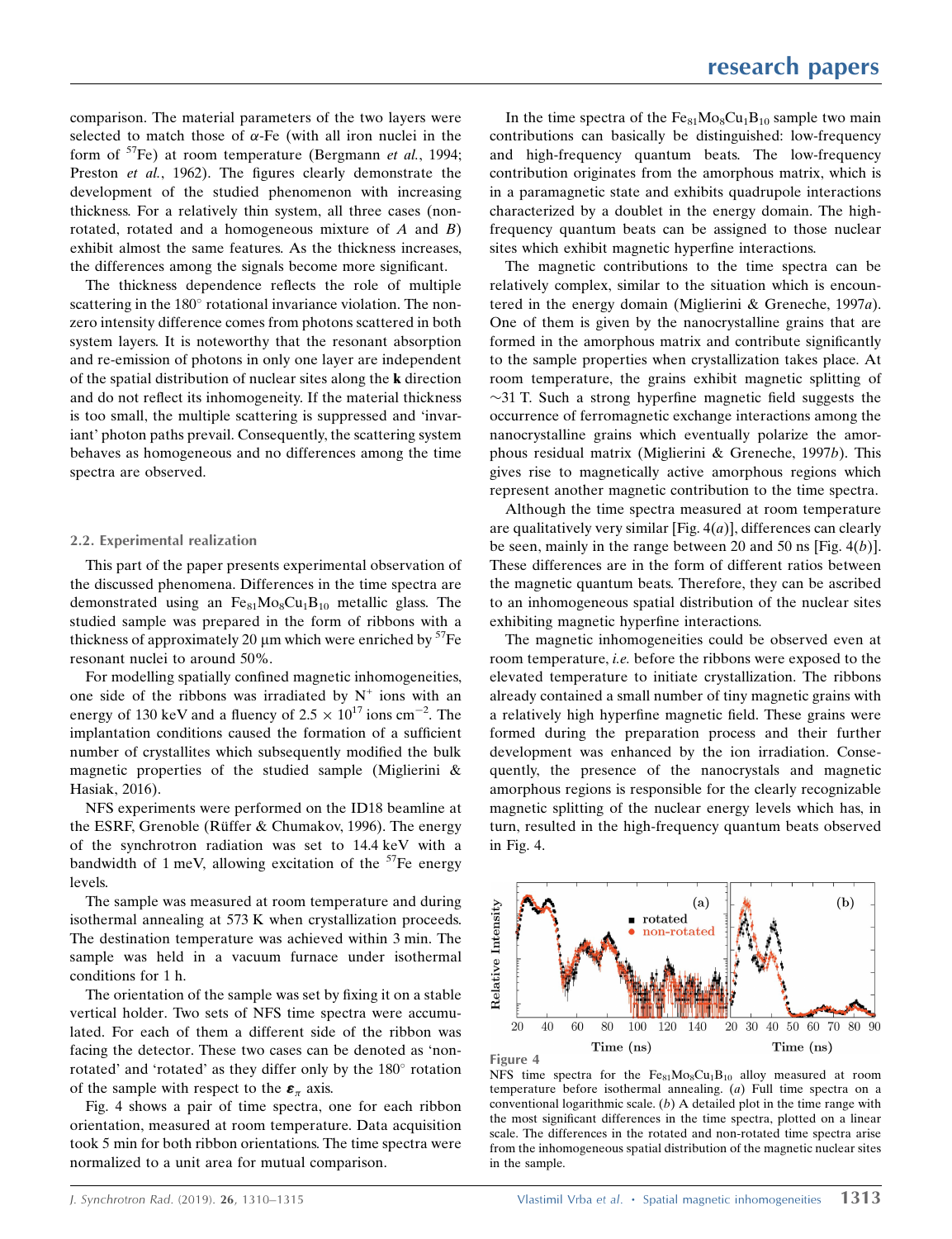Fig. 5 shows the evolution of selected time spectra measured during isothermal annealing. Spectra recorded during 3 min of annealing are displayed after different annealing times.

The time spectra acquired during the first 3 min of annealing correspond to the situation where the sample has reached 573 K [Figs.  $5(a)$  and  $5(b)$ ]. With the increase in temperature the originally well resolved magnetic contribution is suppressed. At the same time, the differences in the time spectra have vanished. It can be presumed that this was caused by the suppression of magnetic interactions in the amorphous regions.

Several minutes after the onset of heating, crystallization starts. As the number of magnetic nanocrystalline grains in the sample increases the magnetic quantum beats and also differences in the time spectra reappear [Figs.  $5(c)$  and  $5(d)$ ]. Deviations in the time spectra and differences in their ratios of magnetic quantum beats evolve further with time until about 30 min of annealing [Figs.  $5(e)$  and  $5(f)$ ]. After that they do not change significantly.

The evolution of the differences in the magnetic quantum beats ratios can be ascribed to an increase in the amount of magnetic crystalline phase at the expense of the paramagnetic amorphous matrix. This is analogous to the effect of increasing thickness described previously for the model case of the twolayered scattering system (see Fig. 3 for comparison). This suggests that the violation of the  $180^\circ$  rotational invariance at the elevated temperature originates from inhomogeneity in the hyperfine magnetic field of the crystals. This interpretation



Figure 5

 $Fe_{81}Mo_8Cu_1B_{10}$  time spectra during isothermal annealing as full-range logarithmic (left column) and detailed linear (right column) plots. The linear plots clearly show how the differences in the time spectra increase with increasing annealing time. This can be explained by the increasing the number of magnetic nanocrystalline grains exhibiting spatial inhomogeneities.

is supported by the observed correlation between the evolution of differences in the time spectra and the vanishing and reappearing of high-frequency magnetic quantum beats.

These NFS experiments allowed the identification of magnetic inhomogeneities in the bulk of the studied sample. The inhomogeneities were observed at room temperature before any thermal treatment and also during isothermal annealing of the ribbons. In the latter, NFS revealed their suppression and subsequent restoration due to the formation of newly emerging nanocrystalline grains in the amorphous matrix. This type of information is not accessible by commonly used experimental techniques. For example, CEMS (conversion electron Mössbauer spectrometry) could be used to examine the effect of ion irradiation in the studied sample, but being a surface-sensitive technique it enables scanning only to a depth of about 200 nm.

This information on magnetic inhomogeneities could be obtained solely by considering the observed rotational invariance violation and its evolution during annealing. For more information a detailed quantitative evaluation of the experimental data would be required. To point out the difficulties with fitting the time spectra, a correct fitting model should include information on the structure (number and thickness of layers) and type (varying magnitudes, directions or both) of the magnetic inhomogeneities. It would also have to reflect the crystallization process, where the parameters could evolve over time. Finally, the fit also requires a proper representation of the magnetic texture in NFS experiments. To the authors' knowledge there is no available software package allowing such a general implementation of the inhomogeneities and the texture. This implementation is beyond the scope of the present work and will be the subject of further research.

#### 3. Conclusions

In conclusion, NFS of synchrotron radiation can be used for the investigation of inhomogeneities of hyperfine interactions. Theoretical analysis based on a model of a multilayered system shows that an inhomogeneous spatial distribution of the nuclear sites can be revealed by NFS experiments performed twice, viz. before and after sample rotation by  $180^\circ$ around one of the polarization axes. In the presence of electric and/or magnetic texture, the inhomogeneities can cause violation of the rotational invariance.

The role of polarization mixing and multiple scattering in the time spectra differences and their dependence on the thickness are demonstrated by a two-layered system exhibiting different magnetic orientations.

The approach of conducting NFS experiments for two sample orientations differing by a 180° rotation was successfully applied in the study of an  $Fe_{81}Mo_8Cu_1B_{10}$  metallic glass and its crystallization during isothermal annealing. Analysis of the pairs of the measured time spectra revealed the presence of spatially inhomogeneous magnetic regions. They are affected by newly formed nanocrystals that are predominantly located on that side of the ribbons which was exposed to the ion irradiation.